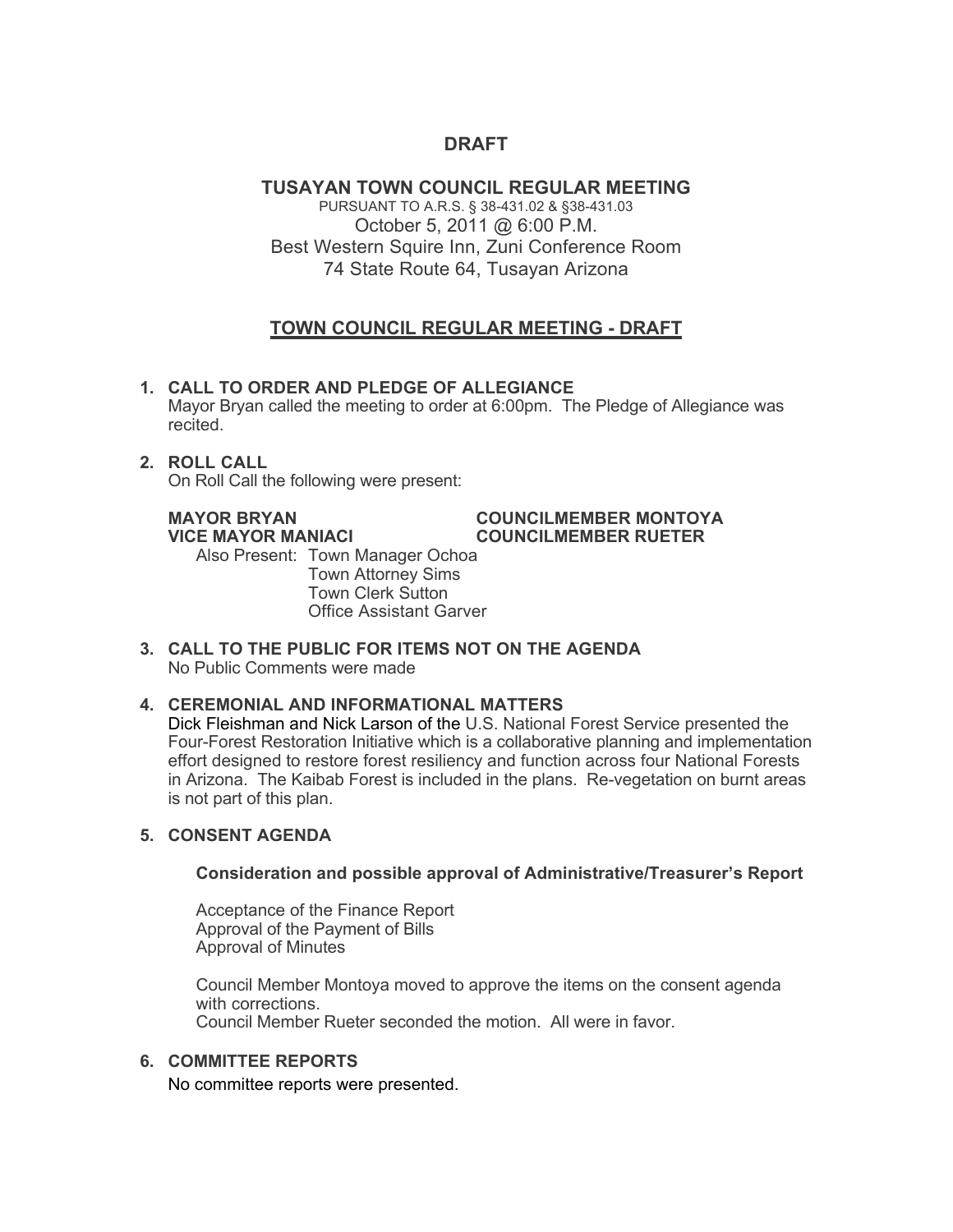## **7. ITEMS FOR ACTION**

.

#### **Consideration and possible approval of the selection of an applicant for appointment by the Town Council to fill the current vacancy on the Tusayan Town Council**

Town Manager Ochoa stated that there were currently two applicants for the open Town Council position. Council Member Montoya said that he would recuse himself from the interview process because of his association with one of the applicants. The Council requested the Town Manager to set up appointments

with the applicants and any other that apply, for October  $13<sup>th</sup>$  at 4:00 and it would be open to the public.

### **Consideration and possible approval of an Ethics Code for the Town of Tusayan**

Town Manager Ochoa indicated that the Council had held off on acting on approving the ethics code until the community had time to review it.

Town Attorney Sims said that some of the concerns from the public were that there were no sanctions on elected officials. He said that what the ethic code states is what is in most jurisdictions and that the public voting them off the Council was the strongest penalty. Misdemeanors would be referred to the Town Attorney and then could be sent on to a second sister Town Attorney. He agreed that the Code of Ethics code be amended, so that one elected Town official couldn't remove another elected Town official.

Council Member Rueter moved to approve the Ethics Code as presented. Vice Mayor Maniaci seconded them motion. All were in favor.

#### **Consideration and possible approval of Enforcement Codes for the Town of Tusayan**

The Town Manager said that this was also held over to this meeting to give time for the Public and Council to review. The Town Attorney said he would give legal advice in E-Session. He said that the enforcement codes were written in such a way so that civil issues could be brought before a hearing office that the Council appointed. If it was adopted now, it would start the process of code enforcement. The Town would need to get a magistrate in place or put in place an IGA with the County for Magistrate purposes. The Council would not review criminal violations and once the IGA was in place, the Council would be removed from the list of enforcers

Clarinda Vail stated that there had been no substantial changes to the document and in particular Council Member Montoya's concern about the Council being listed as one of the enforcers.

Aaron Hall, attorney for Red Feather Properties, suggested that the Council wait to approve the enforcement codes until a municipal court was in place. He was concerned about the Council being the ones to write the laws and sit in judgment. He did say that the Council could sit on civil matters but stressed the importance of separation of powers.

Vice Mayor Maniaci requested that a decision be deferred until after E-Session.

**Consideration and possible approval of Reclaimed Wastewater Purchase Agreement between the South Grand Canyon Sanitary District and the Town of**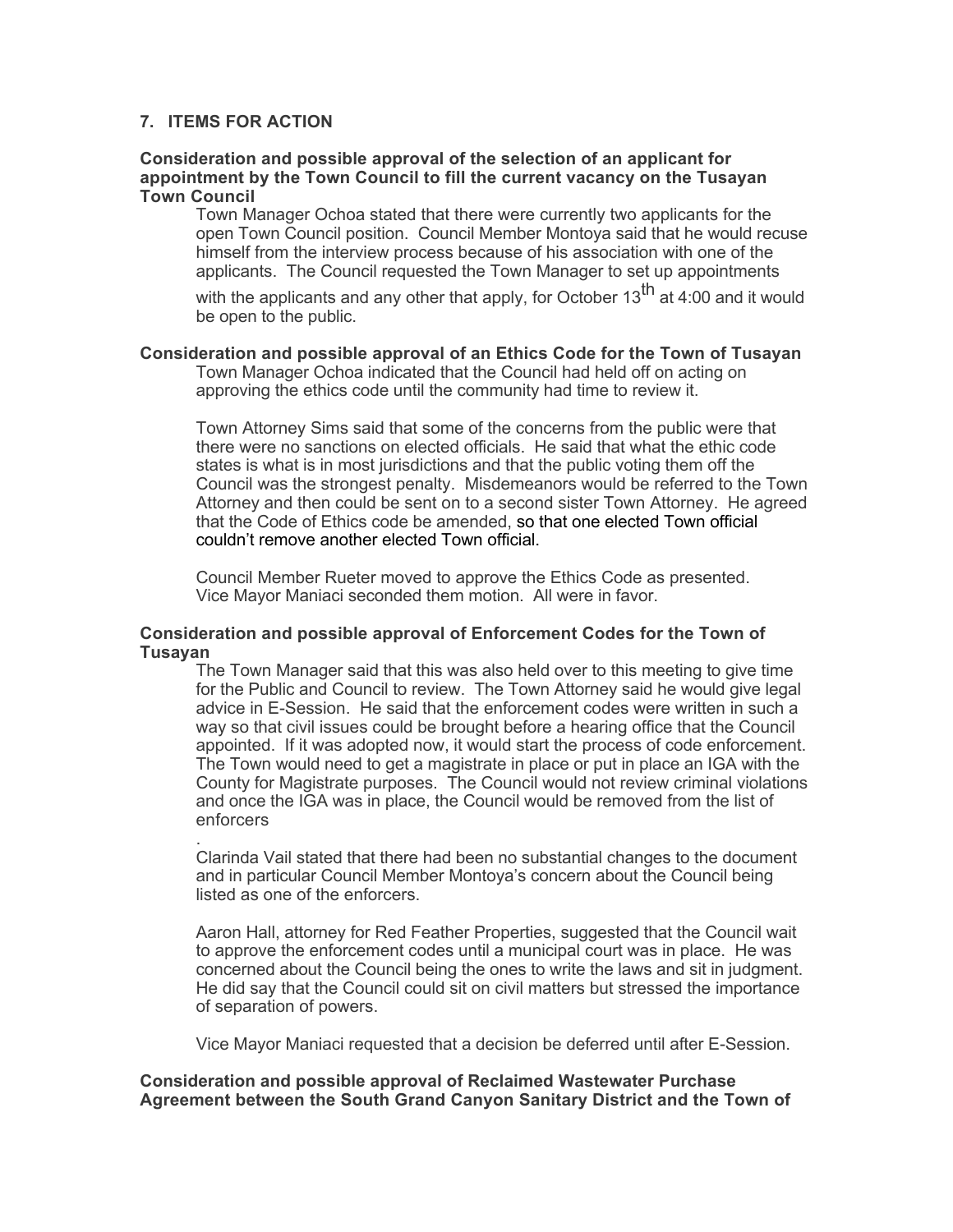#### **Tusayan**

The Town Manager informed the Council that he had received an agreement to purchase reclaimed water from the South Grand Canyon Sanitary District. The agreement would be dealing strictly with using reclaimed water for irrigation purposes and not for double piping any new construction. It would be for irrigating the landscaping along the new highway construction.

The Town Attorney suggested some changes to the language be made to the agreement.

Council Member Montoya moved to approve the agreement with the South Grand Canyon Sanitary District with changes to the language. Council Member Rueter seconded the motion. All were in favor.

#### **8. ITEMS FOR DISCUSSION**

#### **Update on Branding Study**

#### **Update on Marketing Partnership Strategies**

Town Manager Ochoa had attended the Board of Directors Chamber meeting. The Chamber is still working on sending out the next survey and is another thirty to forty-five days out. Mr. Ochoa has requested Mr. Finely to attend the next meeting to explain the process.

#### **Update on Town Modular Office**

The Town Manager received a quote for the site preparation and sent it back as it was on the high side. They countered and cut it by more than half. Mr. Ochoa requested that Woodson identify some additional contractors to bid out to do the site work. He also suggested that FANN Construction may be able to some of the work as they already have some equipment here, which would cut some of the expense.

Council Member Rueter asked if Century Link had responded about relocating the cable. Mr. Ochoa said they had not. Council Member Rueter suggested possibly using some materials from FANN would help with lower the cost and that Mr. Ochoa request assistance from Century Links Phoenix office.

#### **Update from the Sheriff's Department**

Lieutenant Tozer gave an overview of the reports that the department had received from March to July. Since the highway construction began, the traffic violations have gone up. Mayor Bryan requested that a comparison from last year could be added to the information.

#### **9. TOWN MANAGER'S AND STAFF REPORTS**

No reports were given.

**10. SET AGENDA AND ACTION ITEMS FOR NEXT MEETING**

Various items were suggested for the next meeting.

#### **11. COUNCIL MEMBERS' REPORTS**

No reports were given.

#### **12. MAYOR'S REPORT**

The Mayor stated that the things that were before the Council were challenging and encouraged those who enjoyed a challenge and the learning process to apply for the